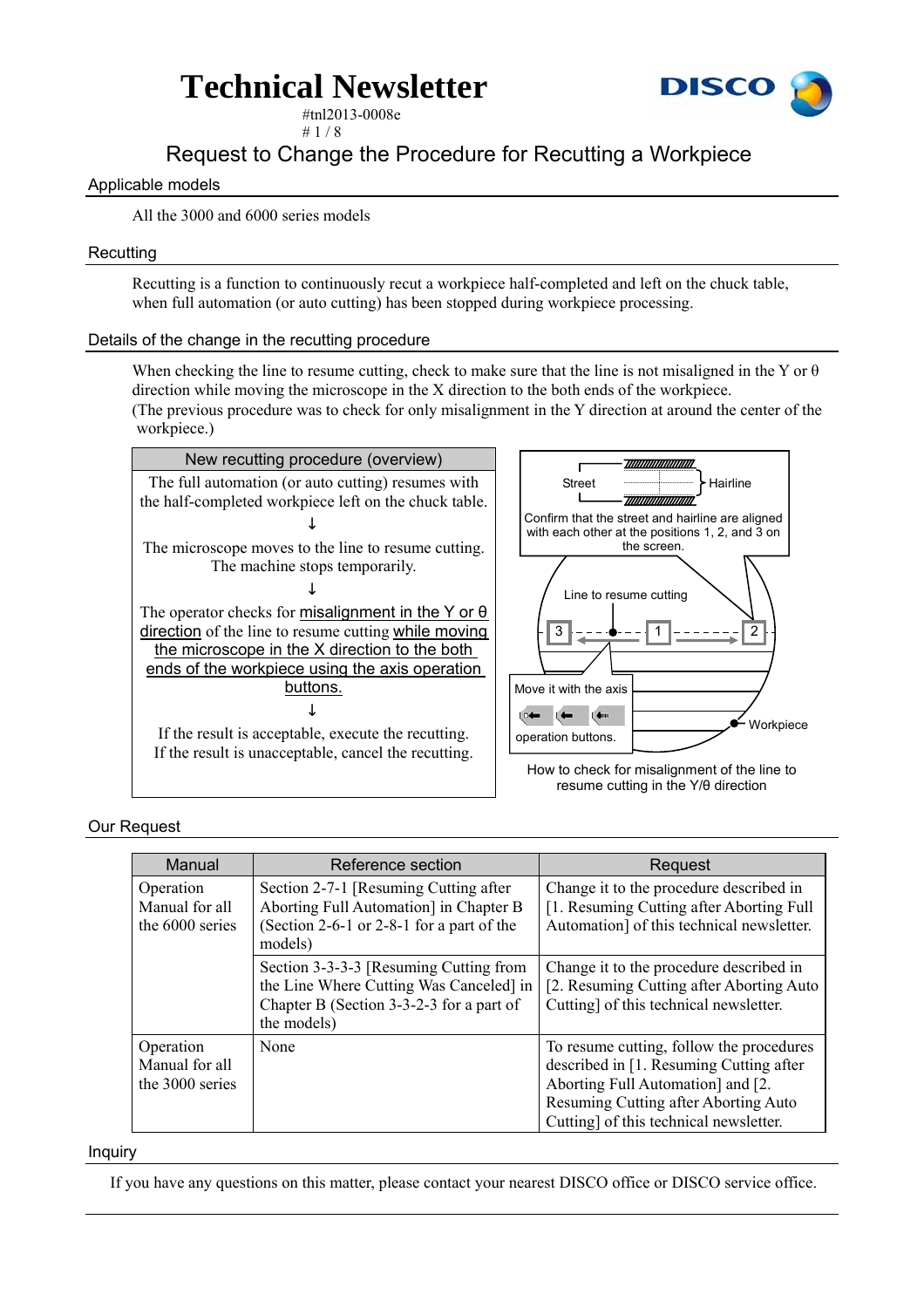

#tnl2013-0008e  $# 2 / 8$ 

### 1. Resuming Cutting after Aborting Full Automation

Procedure to resume cutting after aborting full automation

**NOTICE** To resume the cutting operation based on the same conditions applied to the previous cutting operation that was cancelled, select the device data used for the previously canceled cutting operation If the device data is changed, the cutting results before the cancellation and those after the resumption may vary. Ensure that the same workpiece used for the FULL AUTO cutting operation that was aborted is set on the chuck table. Call up the SINGLE DEVICE FULL AUTOMATION screen [1.0] or MULTIPLE DEVICE FULL AUTOMATION screen [1.6]. Make sure that the device data No. is same as the one which was used prior to cutting suspension. **START** DISCO DICER SERIES < STOP CORRECTION > The following message is displayed: "G1021 Press START key to restart cutting from current position."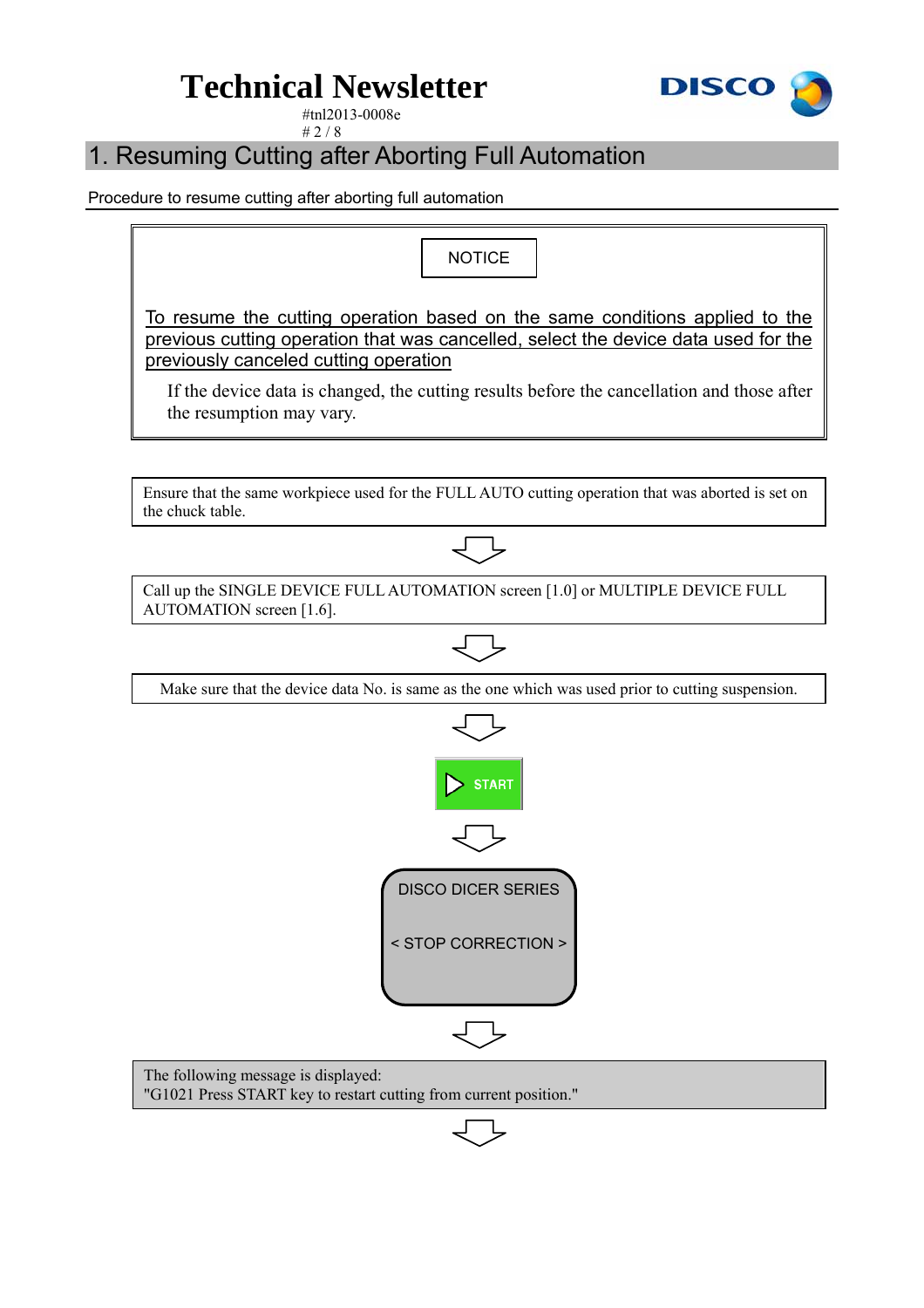

#tnl2013-0008e # 3 / 8

Procedure to resume cutting after aborting full automation (Continued)

Check the screen to make sure that the line to resume cutting is displayed and the hairline and street are aligned with each other.

If the hairline and street are misaligned with each other

Cancel the recutting and full automation.

Refer to [Procedure for canceling the recutting and full automation] in the next page.



While pressing the  $\rightarrow$   $\rightarrow$   $\rightarrow$   $\rightarrow$  buttons and moving the microscope image in the X direction to the area close to the workpiece edge, check to make sure that the hairline and street are aligned with each other. To move the microscope image, be sure to use the  $\rightarrow$ image is directly touched and it moves in the Y direction, it becomes impossible to check misalignment of the hairline and street. If the hairline and street are misaligned with each other Cancel the recutting and full automation. Refer to [Procedure for canceling the recutting and full automation] in the next page.



While pressing the  $\leftarrow$   $\leftarrow$   $\leftarrow$  buttons and moving the microscope image in the X direction to the area close to the opposite workpiece edge, check to make sure that the hairline and street are aligned with each other.

To move the microscope image, be sure to use the  $\leftarrow$   $\leftarrow$   $\leftarrow$  buttons. If the microscope image is directly touched and it moves in the Y direction, it becomes impossible to check misalignment of the hairline and street.

If the hairline and street are misaligned with each other

Cancel the recutting and full automation.

Refer to [Procedure for canceling the recutting and full automation] in the next page.



The machine will resume the cutting operation.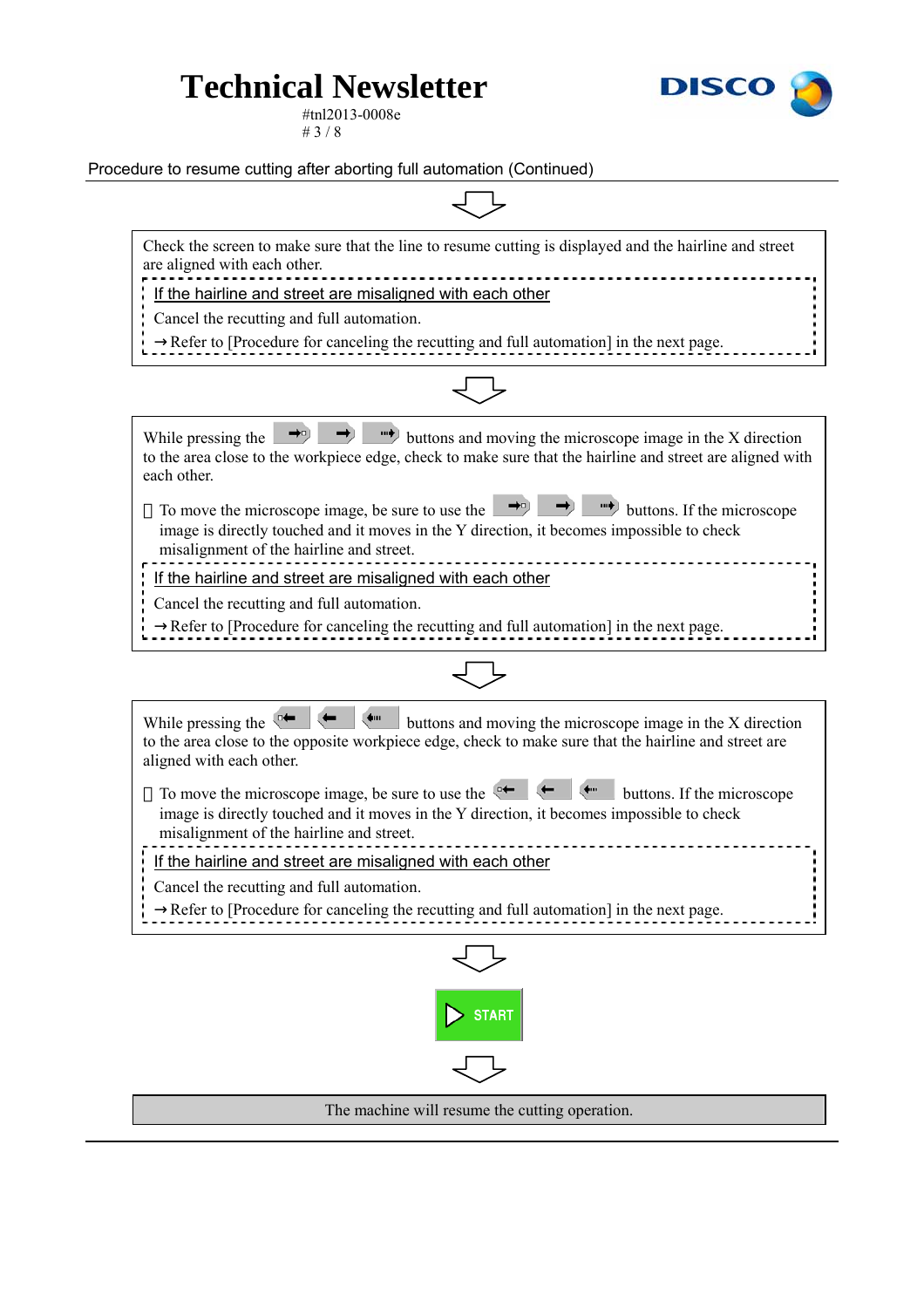#tnl2013-0008e # 4 / 8



Procedure for canceling the recutting and full automation

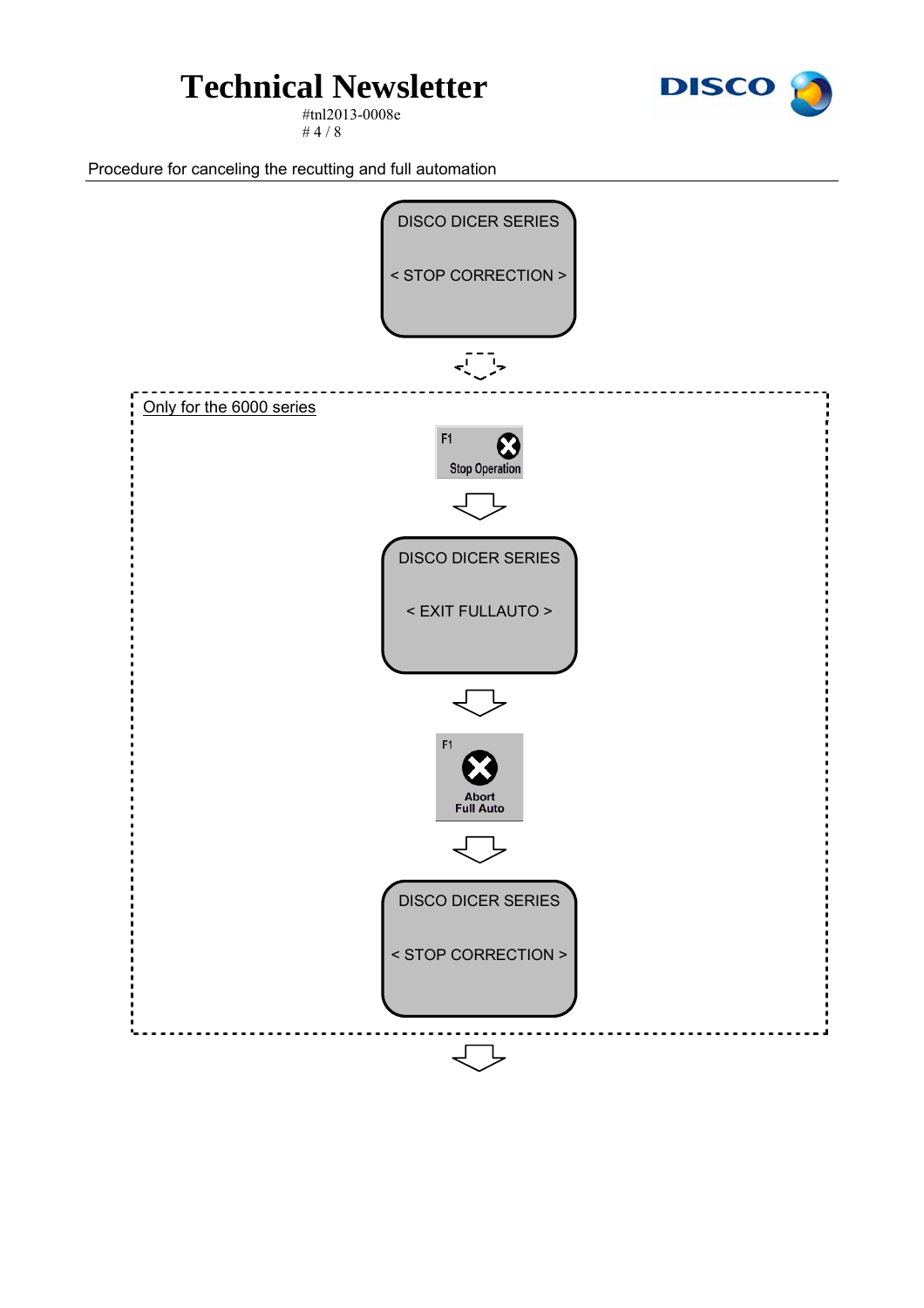

#tnl2013-0008e # 5 / 8

Procedure for canceling the recutting and full automation (Continued)



For workpieces for which recutting was canceled

To recut a workpiece for which recutting was canceled, process it in semi auto cut mode.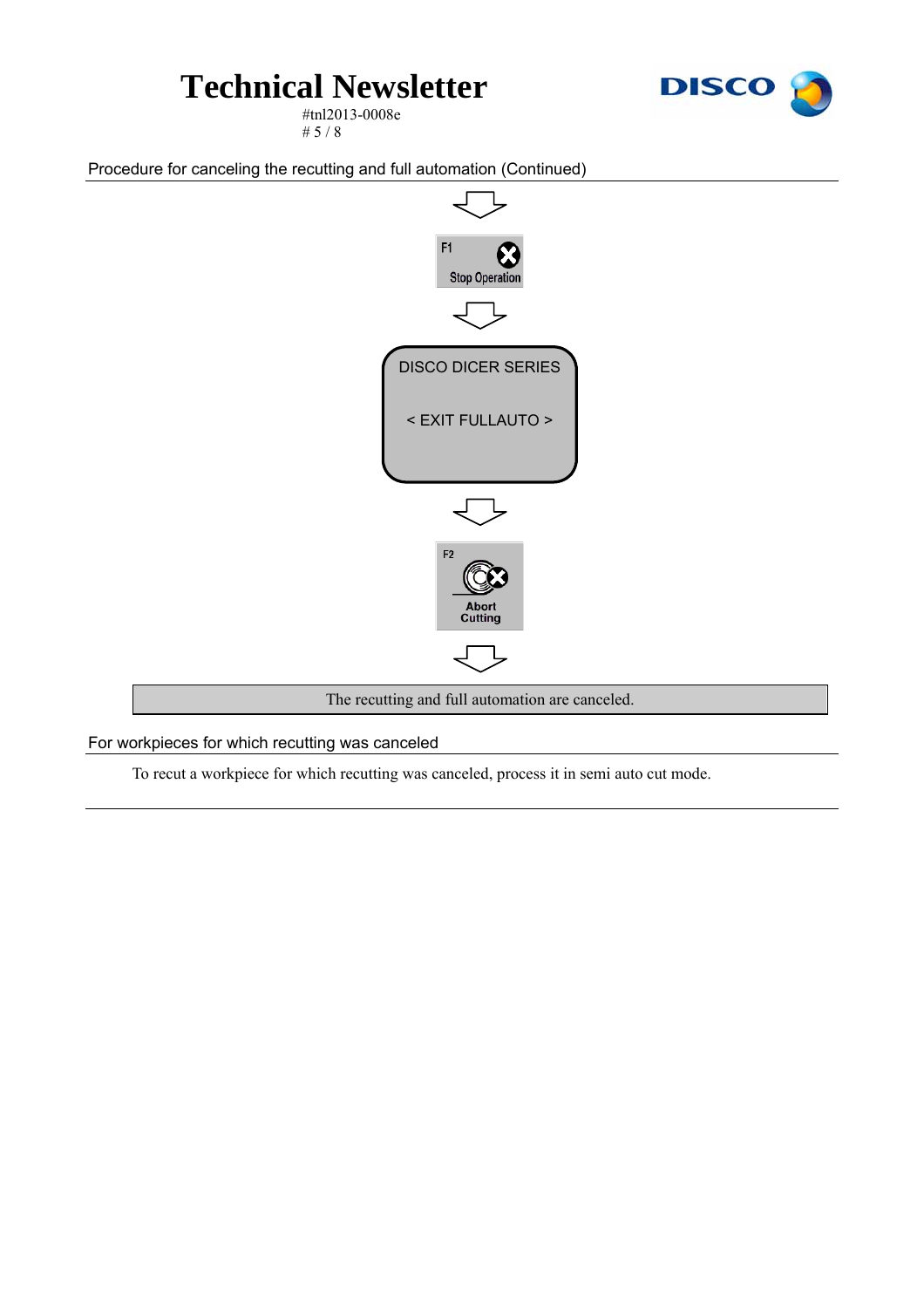

#tnl2013-0008e # 6 / 8

### 2. Resuming Cutting after Aborting Auto Cutting

Procedure for resuming cutting after aborting auto cutting





Confirm that the same workpiece used for the previously canceled automatic cutting operation is set on the chuck table.

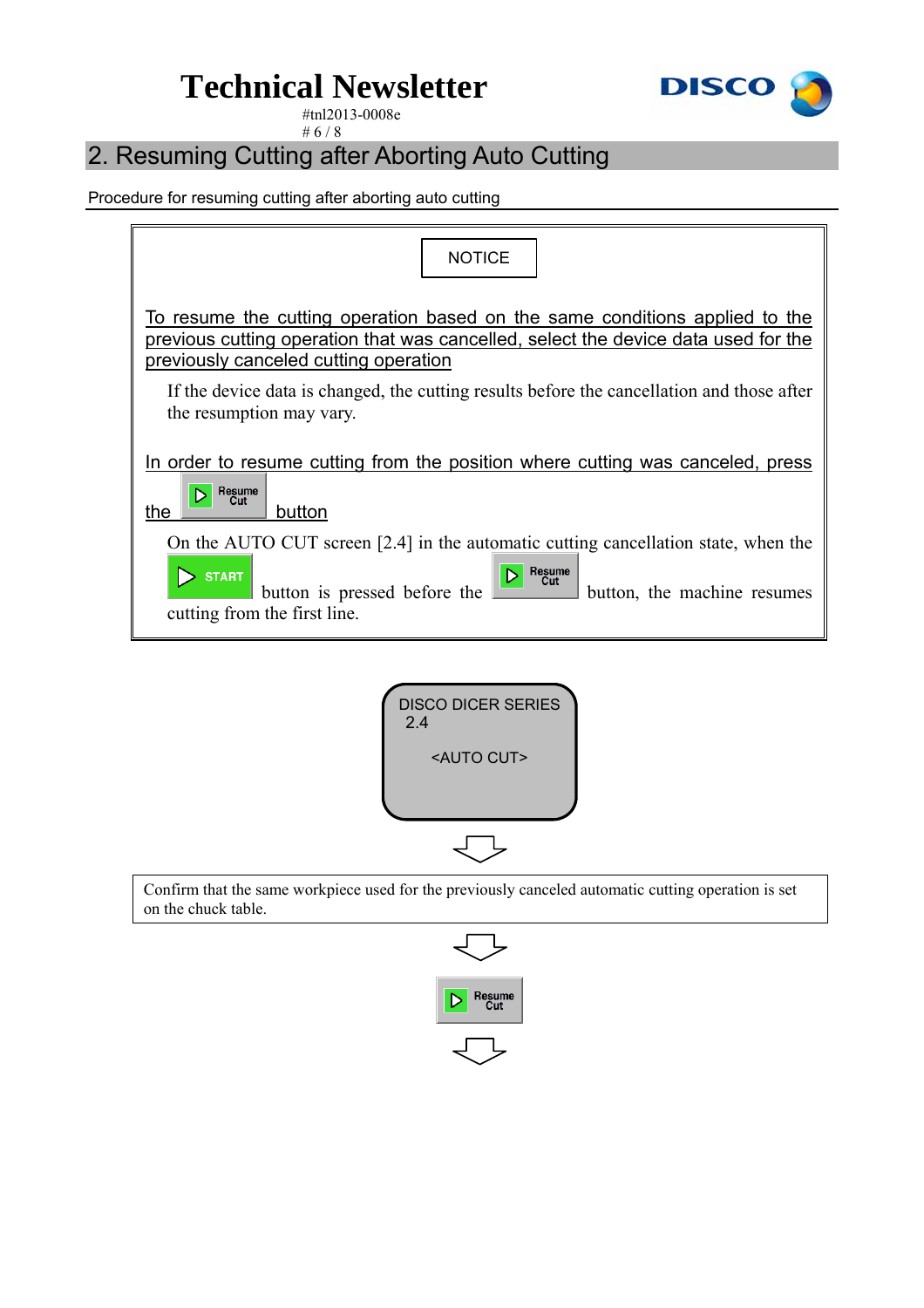

#tnl2013-0008e # 7 / 8